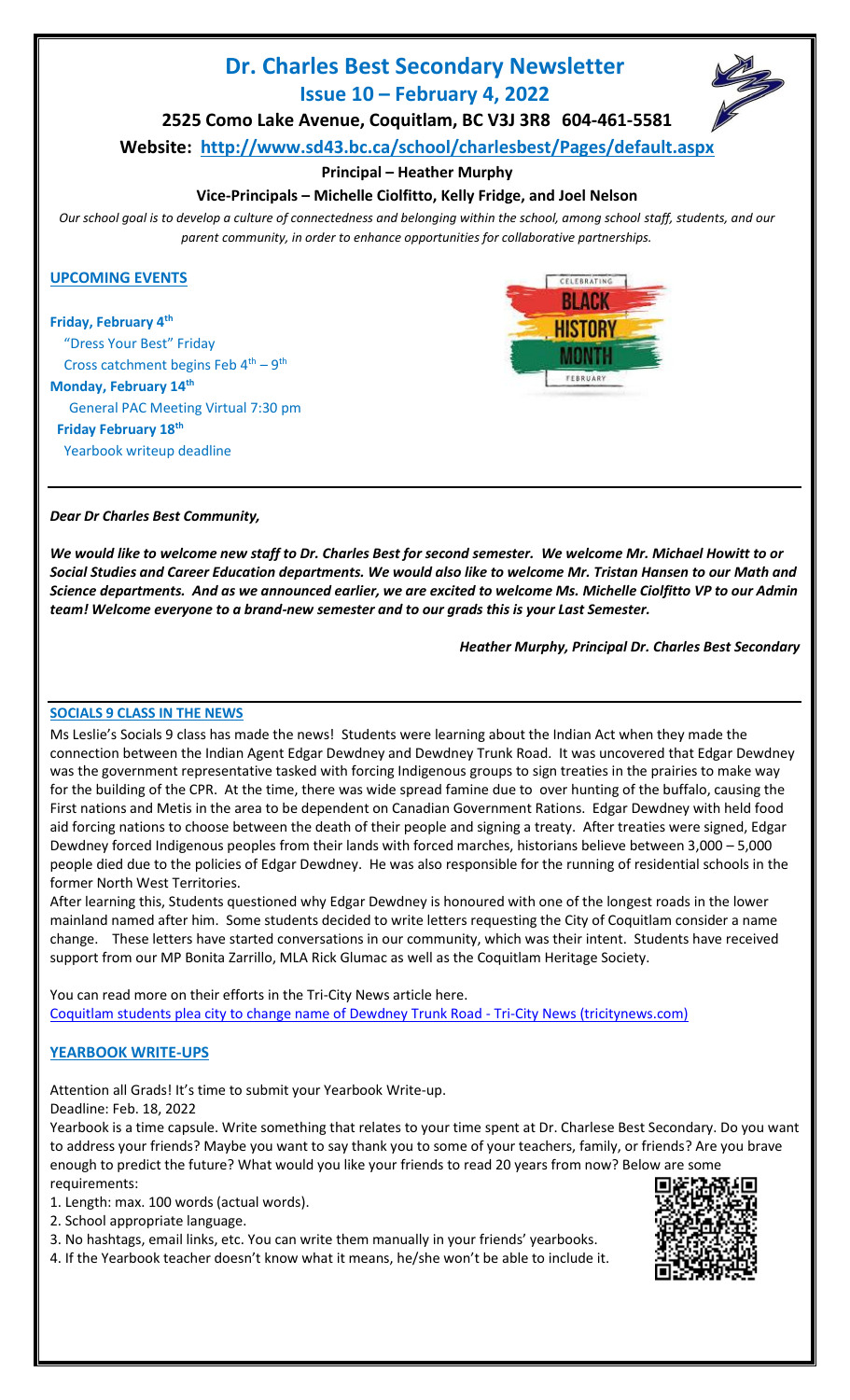## **STUDENT TRANSCRIPT SERVICE**

#### **Important information for Graduating Students**

Reminder for all Grade 12 students who have applied to a post-secondary institution! Almost all Canadian schools require applicants to send them their transcript using the **Student Transcript Service (STS)**. This may be in addition to the school requiring you to upload/ send in a current transcript/ self-report. By using this free service, it is guaranteed that post-secondary institutions will automatically receive your final transcript after graduation. Please double-check your school's requirement and the to-do list in your student portal carefully so that you understand the process. How and when transcript information is sent will depend on the school. More inf[o here.](https://www2.gov.bc.ca/gov/content/education-training/k-12/support/transcripts-and-certificates/post-secondary-selection) When using STS please ask yourself if you have included your PEN when applying to post-secondary and if you spelled your name exactly as the Ministry records show. If that's not the case your post-secondary choices may have difficulties connecting your application with your transcript. If you need help, please contact Ms. Kaufmann at the Career Centre.

#### **GRADE 9 & 10 IMMUNIZATION INFORMATION**

Earlier this week parent immunization consent packages were distributed in their block 2 classes to student in grades 9 and 10. Those students in grade 10 who do not have a block 2 class would have received their consent package in their block 3 class. Signed parent consent forms must be returned to the school **no later than Friday, February 11th**. Students can hand in to their block 2 teacher or drop at the main office. If your child did not receive and immunization parent consent package, please contact Ms. Fridge.

#### **Immunizations will take place on the following dates:**

**Tues. Feb 22nd – Grade 9 (small gym 9am-3pm) Wed. Feb 23rd – Grade 10 (small gym 9am-3pm) Mon. March 7th – Grades 9 & 10 catch up (small gym 9am-3pm)**

Immunizations for meningococcal, tetanus, diphtheria, and pertussis are given at school in students grade 9 years. Due to Covid this year's current grade 10 students will receive the vaccinations that were not available last school year.

**\*\*\* Please note this update is about routine child immunizations and not COVID-19 vaccinations. COVID-19 vaccine is provided free to all eligible individuals at COVID-19 vaccination clinics in communities.**

#### **Enhanced Covid Protocols**

#### **Masks/Eating**

Students are reminded that they are to wear their masks at all times when inside the building. Masks must cover the nose and mouth and fit snug to the face. If you child forgets their mask they are to enter the building through the main doors and come to the office to get a mask. When eating students must be seated. Students are encouraged to access open classrooms during their lunch block to eat (limit 15 students per class, spaced out ,not facing each other) Classrooms available are as follows:

#### **AVAILABLE ROOMS FOR STUDENTS TO EAT LUNCH**

| <b>AVAILABLE ROOMS FOR STUDENTS TO EAT LUNCH IN SEMESTER 2</b> |     |     |            |  |
|----------------------------------------------------------------|-----|-----|------------|--|
| <b>BLOCK 2</b>                                                 |     | 303 | <b>309</b> |  |
| <b>BLOCK3</b>                                                  |     |     | 209        |  |
|                                                                |     |     | 30.        |  |
|                                                                | 305 |     | 601        |  |
|                                                                | 602 |     |            |  |
| <b>BLOCK4</b>                                                  | 10: |     | 20         |  |

#### **VISITORS**

**Due to Covid we are allowing very few visitors into the building. If you need to contact your child's counselor, teacher or administrator please call the school or send an email to schedule a telephone conversation or Teams call.** 

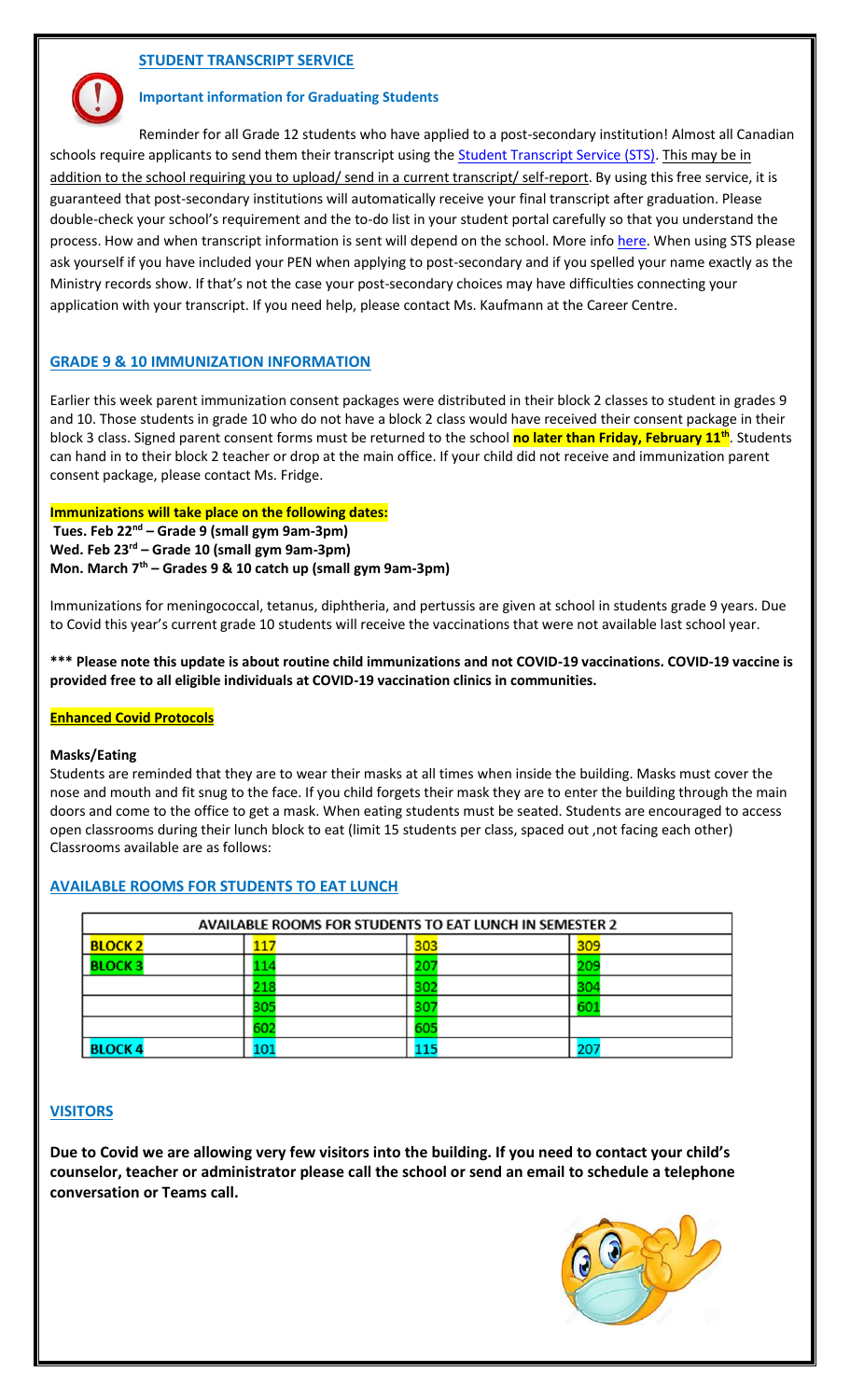### **FLY FISHING & ARCHERY CLUB**



The Fly-Fishing class and Archery club would like to thank the PAC once again for the new equipment. The two targets and five new performance bows are already paying off with tighter groups of arrows.

The archery club is still taking on new members, please contact Mr. Jaeggle for details.

## **FOODS 12 – CAKE DESIGN CHALLENGE**



#### **GRADE 9 AND 10 PROGRAMING DATES**

Monday, February  $7<sup>th</sup>$  – Grade 10 In class Programming Presentation 9:45

Tues., February  $8^{th}$  – Wed., February  $9^{th}$  – Grade 9 In Class programming Presentations

Wednesday, February 9<sup>th</sup> @ 7pm – Grade 9-11 Parent Programming Presentation on Teams Live (invitations will be sent out closer to this date)

Mon., Feb 14<sup>th</sup> - Fri, Feb 18<sup>th</sup> – MyEd Online Portal Open for Grade 9 and 10 course selection from home. Assistance is available in the cafeteria after school if needed.

Mon., Feb 21<sup>st</sup> – Fri., Feb 25<sup>th</sup> - MyEd Online Portal Open for Grade 11 course selection from home. Assistance is available in the cafeteria after school Tues to Thurs if needed.

Students – Please drop off your Course selection sheet in the Counselling Centre or the Office once you have entered your courses.

#### **GRADE 11 STUDENTS PROGRAMING**

You will also be required to have personal meetings with you counsellor (virtually or in person) between February 8<sup>th</sup> and 15<sup>th</sup> to discuss your future plans and course selection. Programming this year will be online between February 21<sup>st</sup> and 25<sup>th</sup>.

DATES:

**Tuesday, February 8th – Tuesday February 15th** – Individual meetings with your counsellor. Please book online. Link coming

**Monday February 21st - Friday February 25th** – Online programming at home. Assistance is available after school in the cafeteria if needed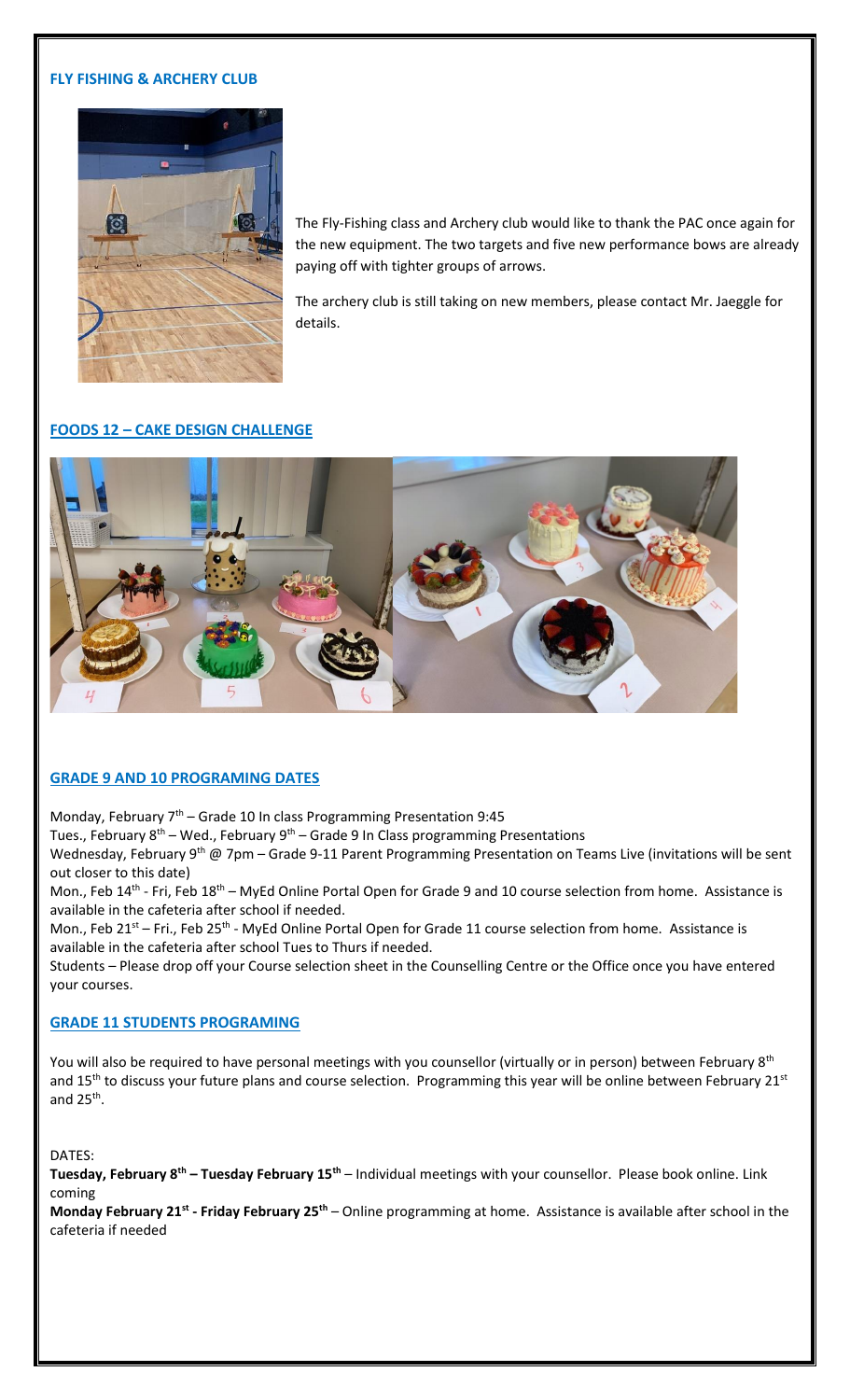## **FUTURE GRADE 11 AND 12 FRENCH IMMERSION STUDENTS!**

**A brand-new course is being offered next year taught by Mme Bruneau. It is called Peuples Autochtones de la Colombie-Britannique 12. This course is a University accredited course which means it will serve as a language credit as well as a university entrance course. Concepts that will be covered are:** 

Provincial and federal government policies and practices (specifically the Indian Act of 1876) that have affected, and continue to affect, the responses of B.C. First Peoples to colonialism. It examines contemporary challenges facing B.C. First Peoples, including legacies of colonialism. It looks at Canadian History through an indigenous lens and offers students opportunities to hear and ask questions to guest speakers who will present on a wide variety of topics. This course provides an excellent foundation for students entering post secondary studies as well as the work force allowing them to educate others on what reconciliation might look like in Canada.

Mme Bruneau is looking forward to lots of discussions and analysis with all of you next year!

## **2022 YEAR BOOKS FOR SALE**

Under 30 left – \$55.00 Purchase at <https://sd43.schoolcashonline.com/>

## **PAC CORNER:**

PAC meeting, 7.30 pm Feb 7, 2022 Join Zoom Meeting <https://us02web.zoom.us/j/84216982957>

Meeting ID: 842 1698 2957

Grad 2022 meeting, 7 pm Feb 16, 2022

Join Zoom Meeting <https://us02web.zoom.us/j/83652101723?pwd=QkxJUi94TWNxSkZYMHU4UjcvZDFhdz09> Meeting ID: 836 5210 1723 Passcode: grad2022

**BEST GRAD 2022 Return-It Depot** - There is ONE EASY WAY (at all local Return-It Depots), to donate your refundable bottles & cans to benefit the Best Grad 2022 class:

-- Visit any of the local Return-It Express locations: Barnet Hwy & Falcon Dr. / Blue Mountain & Ridgeway / Caribou Shopping Plaza, N. Road / Lougheed Hwy across from IKEA

-- Ensure your returnables are in CLEAR PLASTIC BAG(s).

- -- At the kiosk, enter account/phone # "604-313-2056" (for Bg2022) and print the required number of labels.
- -- Stick labels on bags, leave them to be sorted & counted. THANK YOU for your support!

#### **OPPORTUNITIES FOR ALL**

#### **Entrepreneurship Competition for Grade 10-12 students**

SFU's Bright Ideas gives high school students an opportunity to explore the world of business and leads to practical entrepreneurship experience. You will be working with a 4–5-person. During the 9-weeks program students will learn entrepreneurship, basic accounting, marketing and social media, presentation skills and more through speakers, workshops and consulting with industry professionals and senior students. Deadline extended to February 9. [Register](https://www.brightideassfu.com/about) [here.](https://www.brightideassfu.com/about)

#### **STEM Fellowship: Research Exploration Opportunity (REO)**

The REO Program will allow high school students to virtually shadow mentors at research facilities across Canada during Spring Break, March 14 to March 25, 2022, and it will provide students with the opportunity to experience research in a university laboratory. [More info here.](https://stemfellowship.org/research-programs/)

#### **Local volunteer opportunities**

Please check th[e Career Centre website](https://www.sd43.bc.ca/school/charlesbest/ProgramsServices/career/Pages/EmploymentVolunteering.aspx?login=-117538193#/=) if you are looking for a volunteer position. Pedalheads Spring Break Camp Volunteers, Port Moody Farmers Market, Invasive Plant Removal gigs with the City of Port Moody, Vancouver International Children's Festival, and more.

#### **Camp Ignite Info Session**

Camp Ignite is traditionally a four-day overnight camp that educates and inspires young women to follow their dreams. The camp is open to girls in grades 11-12 living in British Columbia and offers an introduction to the exciting world of firefighting. When: February 8th, 2022 at 7pm. To attend, please email *info@campignite.com*